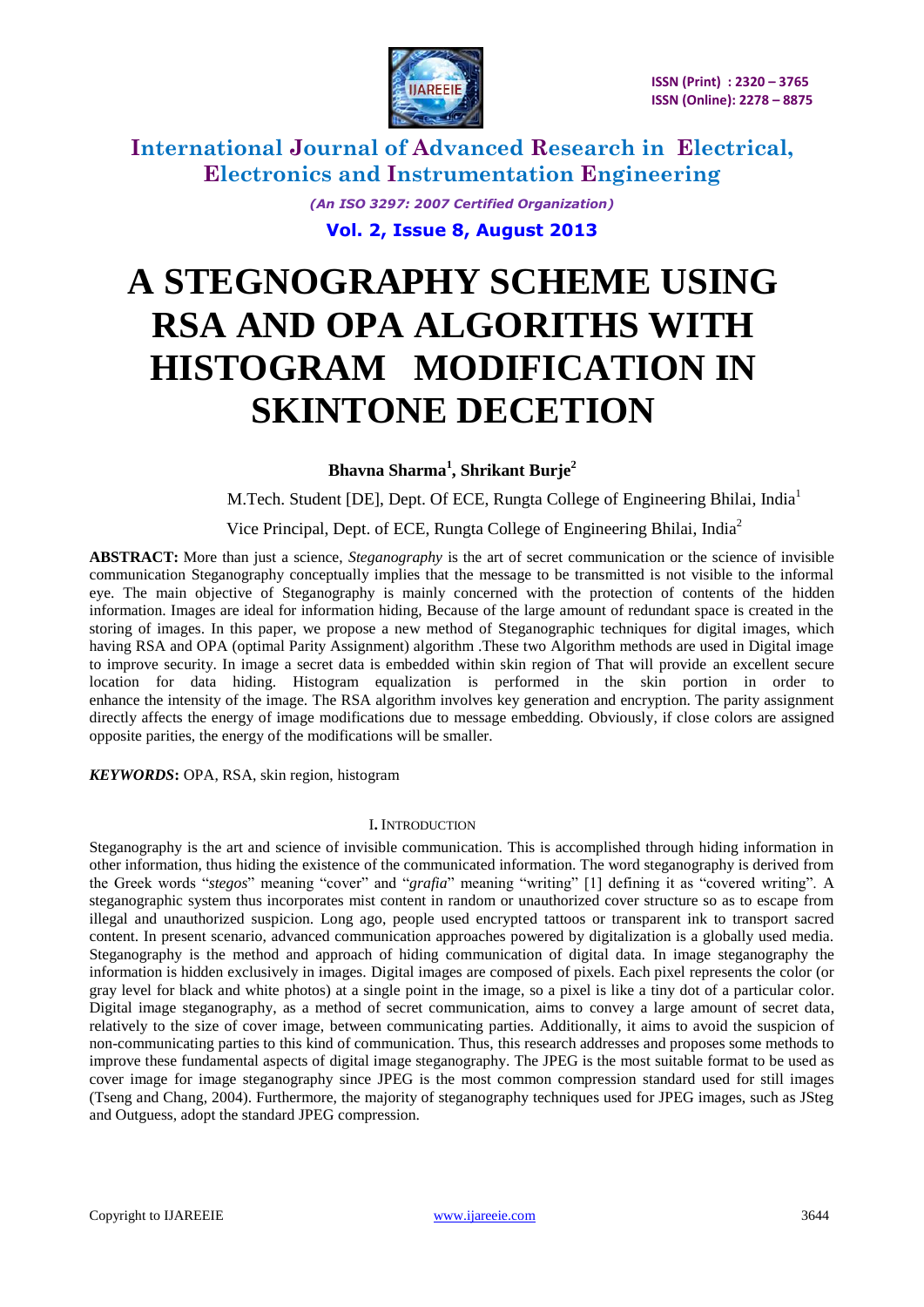

## *(An ISO 3297: 2007 Certified Organization)*

## **Vol. 2, Issue 8, August 2013**

### II. LITERATURE SURVEY

We give an overview of different types of steganography with the emphasis on image steganography. This section discusses some of the selected steganographic methods. These particular Methods are used as a subject in our analysis Consider a variant of boundary pixel steganography proposed by Liang et al. [2]. Boundary pixel steganography hides a message along the edges, where white and black pixels meet—these are known as boundary pixels. Note that the boundary pixels are those pixels within the image where there is colour transition occurred 22 between white and black pixels. The boundary pixels should not be confused with the four borders of an image. To obtain higher imperceptibility, the pixel locations used for embedding are permuted and distributed over the whole image. The distribution of message bits is controlled by a pseudorandom number generator whose seed is a secret shared by the sender and the receiver of the hidden message. This seed is also called stegokey.

Pan et al.[3] developed a steganographic method that embeds secret messages in binary images this method is more flexible, in terms of choosing the cover image block. The Panet et al. method uses every block within an image to carry a secret message. This gives it a greater embedding capacity. The security is also improved by having less alteration of the cover image.

The steganographic method developed by Chang et al. [4] can be considered a variant improved from the binary image steganography developed by Pan et al.[3]. In general, this method offers the same embedding rate as the Pan et al. method, which is  $r = log2 (mn + 1)$  bits per block  $(m \times n$  is the block size). However, this method is superior to the Pan et al. method in the sense that it alters one pixel (at most) to embed the same amount of message bits within a block (as opposed to two pixels in the Pan et al. method). Thus, this method provides a higher level of security by reducing the alteration of the stego image.

Another steganography using a block-based method to embed secret messages in binary images is that developed by Wu and Liu in [5]. This technique also starts by partitioning a given image into blocks. To avoid synchronisation problems (which lead to incorrect message extraction) between embedding and extraction, this technique embeds a fixed number of message bits within a block. In their implementation details, the authors opt to embed one message bit per block. The embedding algorithm is based on the odd-even relationship of the number of black pixels within a block.

#### III. METHODOLOGY

Here we introduce a new approach of data hiding in image .Here secret data is embedded within skin region of image that will provide an excellent secure location for data hiding. For this skin tone detection is performed using HSV (Hue, Saturation and Value) color space. Histogram equalization is performed in the skin portion in order to enhance the intensity of the image. Additionally secret data embedding is performed using Hash based LSB technique, and message is secured and encoded through Huffman coding, this approach outperforms the traditional frequency domain approach. Secret data is hidden in one of the least significant bits by tracing skin pixels in that sub-band. For data hiding two cases can be considered, first is with cropping and other is without cropping, cropping give some reliable results as compare with without cropping scenario. This study shows that by adopting an object oriented steganography mechanism, in the sense that, we track skin tone objects in image or video frame, we get a higher security. And simulation result shows that satisfactory PSNR (Peak-Signal-to-Noise Ratio) is also obtained. The detection of skin colors in images is a very essential and increasingly popular technique in digital vision for detecting and tracing humans. As in visual cue, skin color is robust and inexpensive to compute, makes it useful as an attention-grabbing mechanism for further expensive computations. It has been studied that skin color from all ethnicities, clusters tightly in hue-saturation (HS)-space. If we ignore intensity it would immediately introduces some invariance to lighting conditions. Histogram Equalization method is applied to enhance the global [contrast](http://en.wikipedia.org/wiki/Contrast_(vision)) of many images, specifically when the usable [data](http://en.wikipedia.org/wiki/Data) of the image is introduced by close contrast values. By the virtue of this adjustment, the [intensities](http://en.wikipedia.org/wiki/Luminous_intensity) can be effectively distributed on the histogram. It give space to areas of lower local contrast to achieve a higher contrast. Histogram equalization can accomplish this via effectively spreading out the most frequent intensity values.

An RSA Algorithm used for encryption has two inputs i.e. a **public key** and a **private key.** The public key is accessible to the public and works for encrypting the sacred data. The messages which are ought to be encrypted by the use of public key can only be decrypted in a considerable amount of time if we use the private key. Image is compress by lossless compression method, here we use Huffman compression method Huffman compression is a variable length coding whose performance varies with the input image bit stream. The compression is straight foreword proportional to smoothness of the image. Greater the smoothness and higher the redundancy better will be the compression. Subjective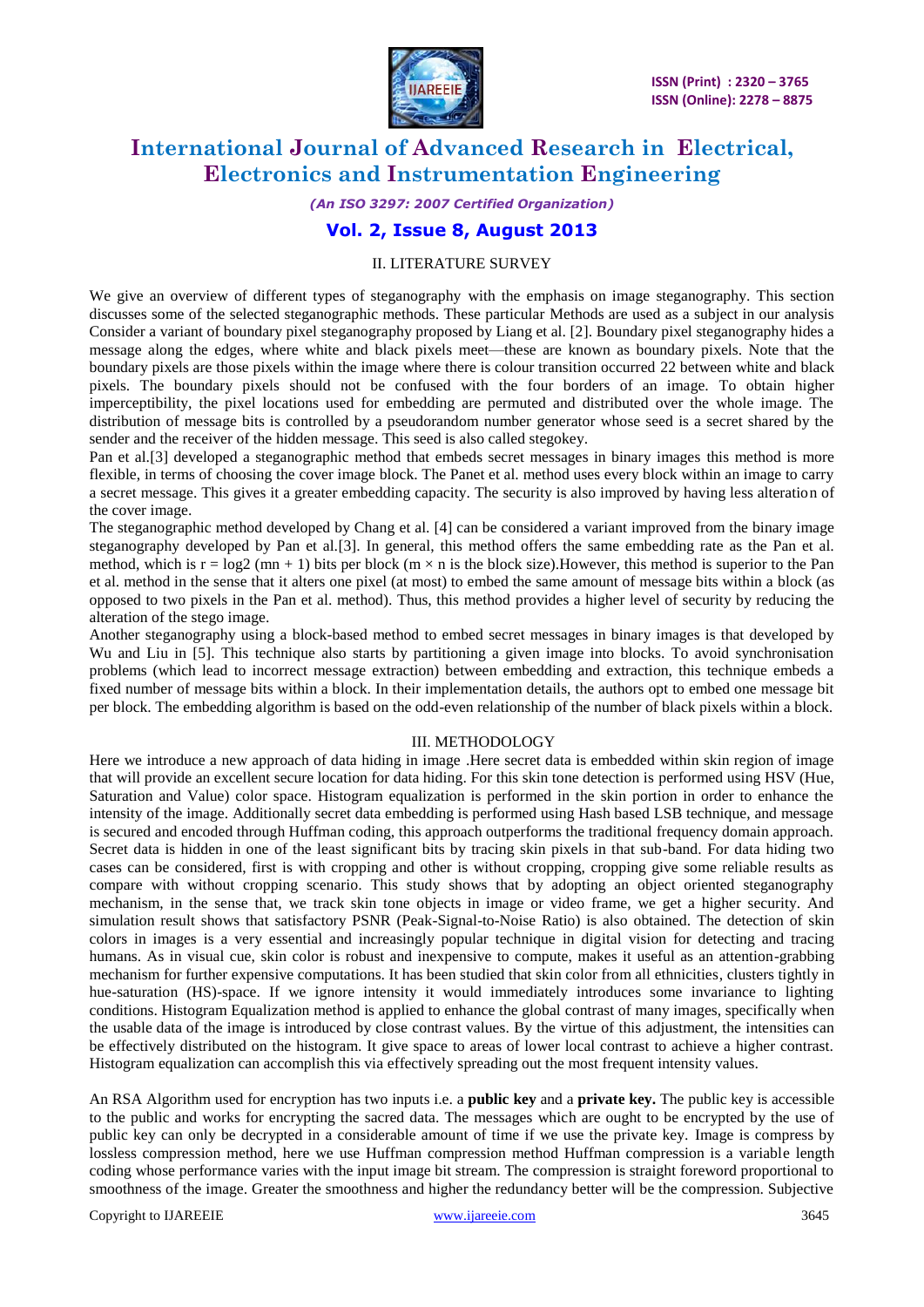

#### *(An ISO 3297: 2007 Certified Organization)*

## **Vol. 2, Issue 8, August 2013**

and objective measures are the two approaches used conventionally to test the distortion of the processed image. Subjective measure is not every time reliable because the human vision is metric in analyzing the distortion of the stego objects. Human vision may vary with every individual; hence this approach is not preferred. In objective measure, the mean square error (MSE) represents the cumulative squared error between the stego image and cover image. A lower figure of MSE conveys lower error/ distortion between the cover and stego image. The equation of MSE to assess the stego and cover object is given by:

$$
\text{MSE} = \frac{1}{m*n} \sum_{i=1}^{m} \sum_{j=1}^{n} (A_{ij} - B_{ij})^2
$$

Whereas Aij represents pixel in the cover image and Bij represents pixel in the stego image; m, n represents the height and width of the image respectively. It is measured in constant and the unit is decibel (dB).

Peak Signal to Noise Ratio (PSNR) is a metric which calculate the distortion in decibels, between two images. Higher the PSNR indicates a better reconstructed or stego image. The PSNR is represented by the following equation:

$$
PSNR = 10*log10 \frac{(Max)^2}{MSE}
$$

The OPA algorithm is the parity assignment algorithm, directly affects the energy of image modifications due to message embedding. Obviously, if close colors are assigned opposite parities, the energy of the modifications will be smaller. A natural question to ask is whether it is possible to further improve the performance by using an optimized palette parity assignment. For a practical method, which does not have access to the original image, the palette parity assignment has to be reconstruct able from the modified image at the receiving end.

#### IV. Result

Detected skin portion from the original image using HSV transform, this works on the hue, saturation and value for particular skin tone and pixel are classified according to that HSV values in fig.1



Fig.1 of skin detection

Cropped skin portion from detected skin portion, figure shows cropped mask image and skin mask image fig.2



Fig 2 skin cropping and masking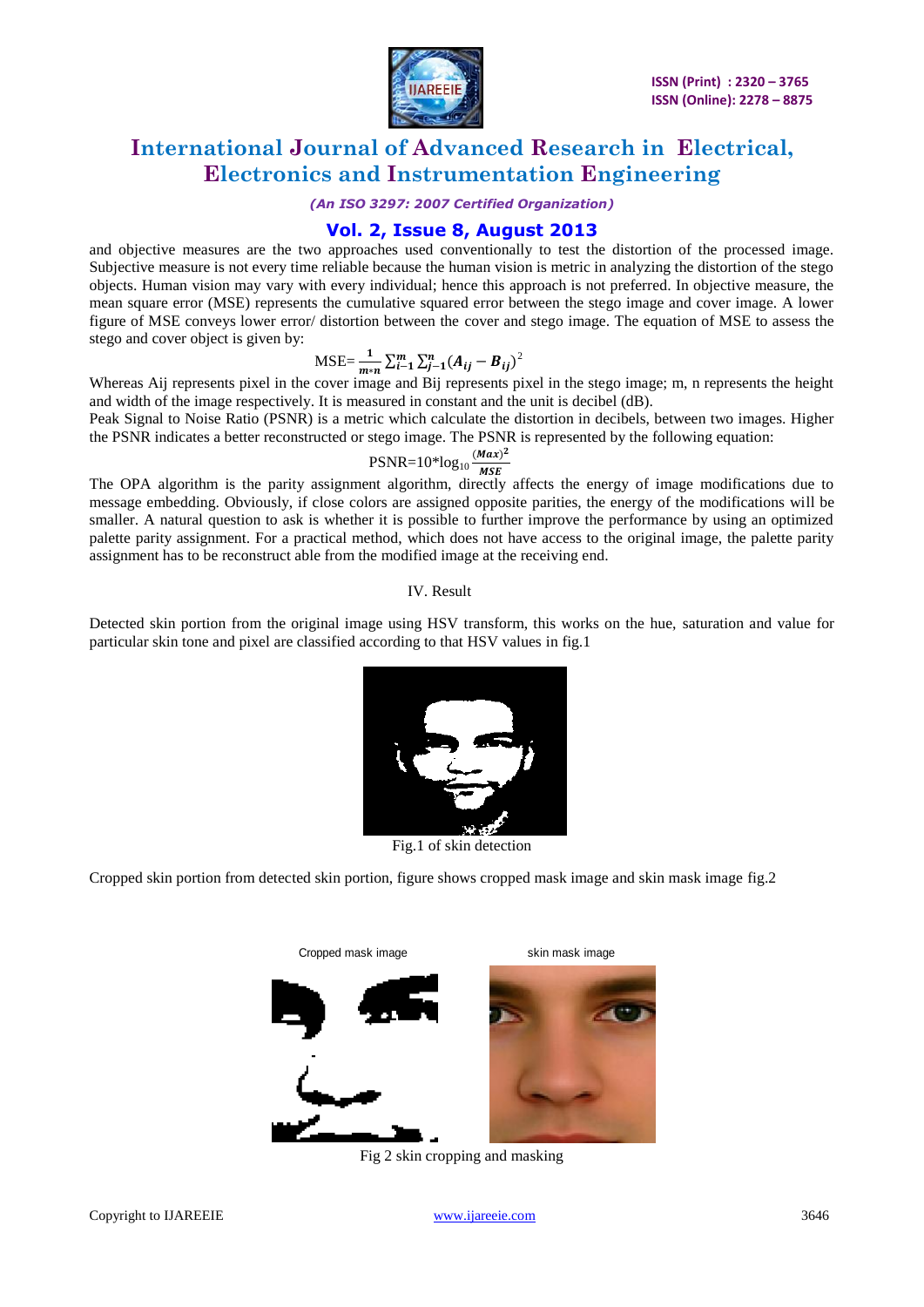

*(An ISO 3297: 2007 Certified Organization)*

## **Vol. 2, Issue 8, August 2013**

Modification of intensity level in the cropped skin portion using histogram equalization, this level up the intensity values in the cropped skin portion in fig.3



Huffman Encoded Message Embedded and encrypted in histogram equalized cropped skin image using Hash based LSB technique fig 4

|         | Fig 3 by using Histogram Equalization<br>age Embedded and encrypted in histogram equalized cropped sl |             |            |
|---------|-------------------------------------------------------------------------------------------------------|-------------|------------|
|         | Fig 4 Embedded and encrypted image                                                                    |             |            |
| Sr. No. | Cover Image                                                                                           | <b>PSNR</b> | <b>MSE</b> |
| 1       | Test image 1                                                                                          | 63.9995     | 30.069     |

Fig 4 Embedded and encrypted image

| Sr. No. | Cover Image  | <b>PSNR</b> | <b>MSE</b> |
|---------|--------------|-------------|------------|
|         | Test image 1 | 63.9995     | 30.069     |